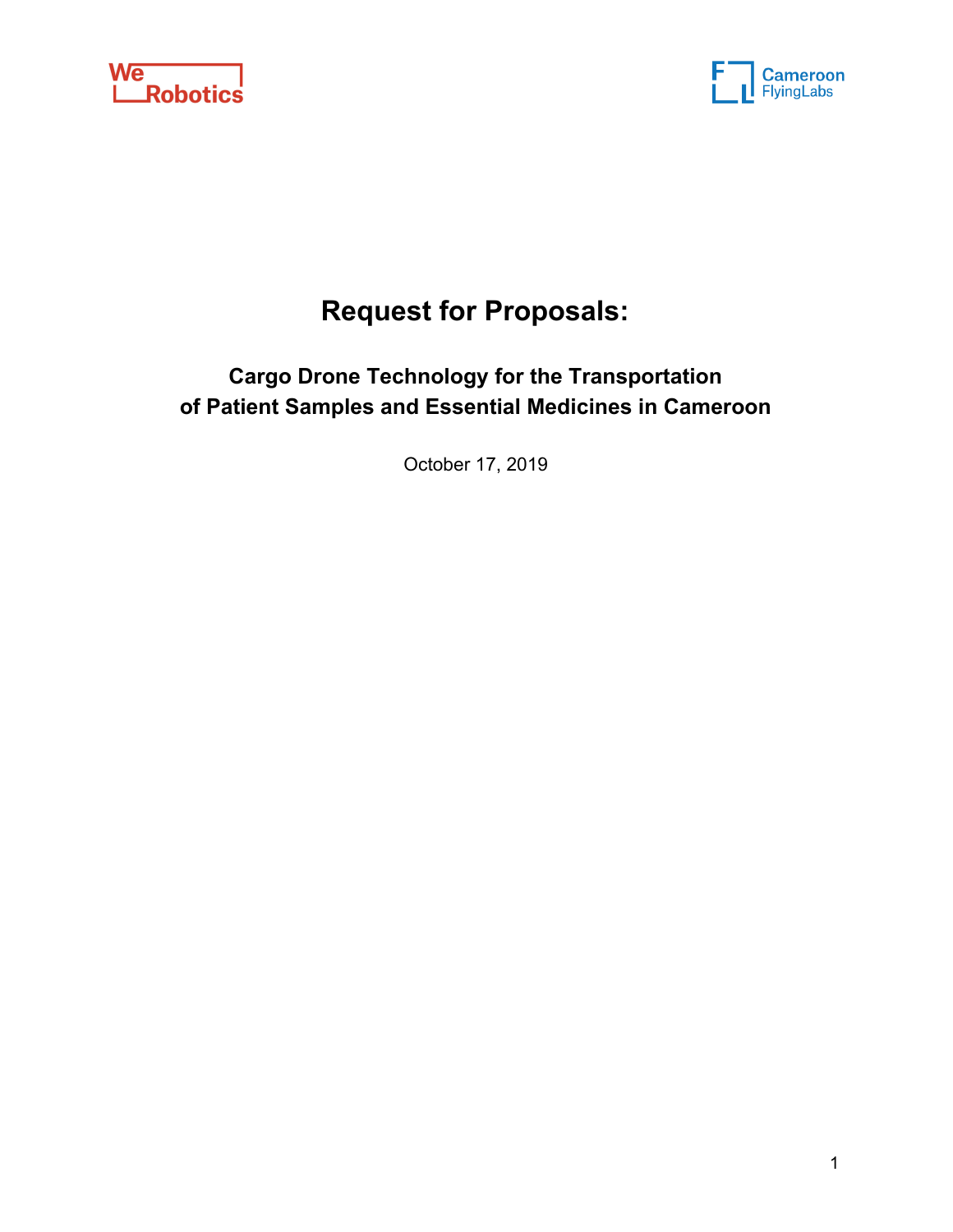



## **I. Organization Overview**

WeRobotics is a not-for-profit organization that co-creates Flying Labs to promote and enable local expertise, local participation and local leadership in technology for good projects. WeRobotics is funded by multiple donors including the Gates Foundation, the Rockefeller Foundation, Hewlett Foundation, Autodesk Foundation, Jansen Family Foundation, World Bank, USAID, DFAT and IADB, for example. Flying Labs are local knowledge hubs run entirely by local experts who access professional trainings, drone technologies and new opportunities through WeRobotics. Flying Labs operate across 25+ countries in Africa, Asia and Latin America. They are directly connected to each other and to their local ecosystems including key actors in government, industry and civil society.

WeRobotics and Flying Labs have previously led cargo drone projects in Peru, Brazil, Nepal, Fiji, Papua New Guinea and Dominican Republic, whilst also supporting a separate cargo drone project in the Democratic Republic of the Congo (DRC). As such, we already have 3+ years of operational, technology, training and policy experience in cargo drone projects. We also believe that local experts are best placed to implement "technology for good" projects. They have the local knowledge, understand the local language, are closely connected to their ecosystem and know their country better than outsiders. This is what we refer to as "The Power of Local".

Cameroon Flying Labs already has a strong track-record in the use of drones and AI for agriculture. As such, drone pilots at Cameroon Flying Labs are already experienced pilots. The Flying Labs also has an excellent track record in securing flight permissions and in the importation of drone technology into the country. In addition, Cameroon Flying Labs has secured a formal partnership agreement with the national post office of Cameroon to collaborate on cargo drone projects. Furthermore, Cameroon Flying Labs received the green light from the World Health Organization and multiple hospitals across the countries to move forward on this cargo drone project in Cameroon. Upon completion of the project described in this RFP, Cameroon Flying Labs will continue to operate the drones with the National Post and others.

## **II. Project Overview**

WeRobotics and Cameroon Flying Labs are partnering with the Center for Disease Control and Prevention (CDC) and the World Health Organization (WHO) on a joint cargo drone project supported by the Gates Foundation. The purpose of the joint cargo drone project in Cameroon is to determine whether the use of affordable and locally-operated cargo drones can sustainably reduce delays in the testing of patient samples for polio to improve health outcomes for children in Cameroon. The purpose of this Request for Proposals (RFP) is to identify an appropriate Technology Partner for the joint project in Cameroon.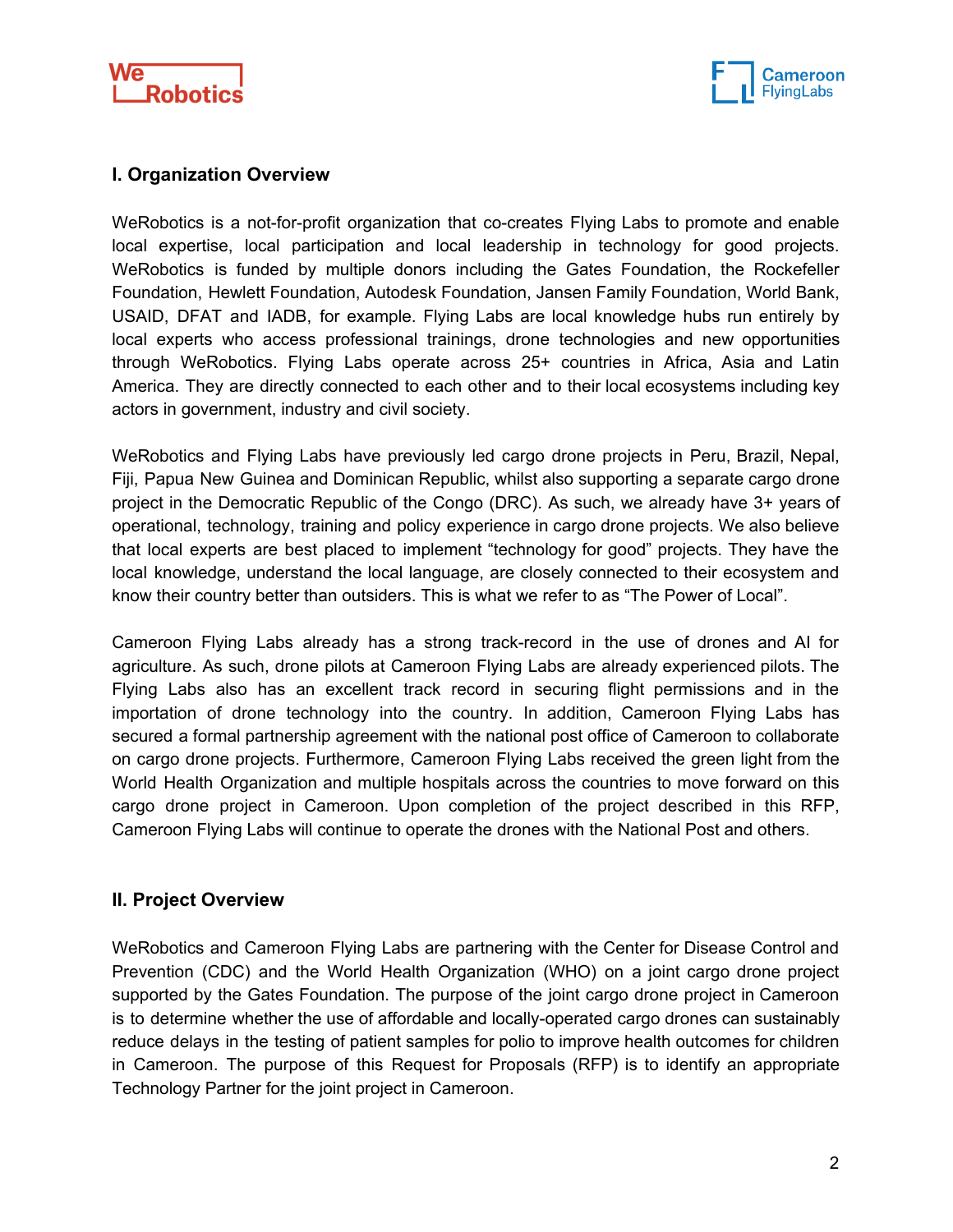



While this cargo drone project is grant funded and thus necessarily has a start and end date, it is important to understand that WeRobotics and Cameroon Flying Labs are using this project to build long-term cargo drone expertise and capacity in Cameroon to enable independent cargo drone deliveries over the long term. To be sure, Cameroon Flying Labs has already set up a formal partnership with Cameroon's National Post Office to facilitate the expansion of a cargo drone delivery network across the country.

Key parameters of the cargo drone project in Cameroon:

- **Flight route:** 60km over water and marshland from the rooftop of a new technology hub in a small town to the courtyard of a clinic on a remote island.
- **● Duration, frequency and mode of delivery:** 3 months of locally-led deliveries, multiple times per week including routine and just-in-time deliveries. Outbound flights carry medicines while inbound flights will carry patient samples as needed.
- **● Cold chain requirement:** Polio stool samples must be kept at 4-8°C during transport. Other samples and select essential medicines may have similar cold chain requirements.
- **● Drones:** 2 drones will be required, preferably hybrid/VTOL models.
- **● Final report:** Must included cost-benefit analysis of deliveries.
- **● Start date:** January/February 2020 (starting with knowledge and technology training).
- **End date:** May/June 2020 (ending with final report).

*This RFP is based on the same template developed with VillageReach for the DRC project for which VillageReach contracted WeRobotics to provide guidance on the development of the RFP along with the evaluation of the resulting proposals and other key deliverables.*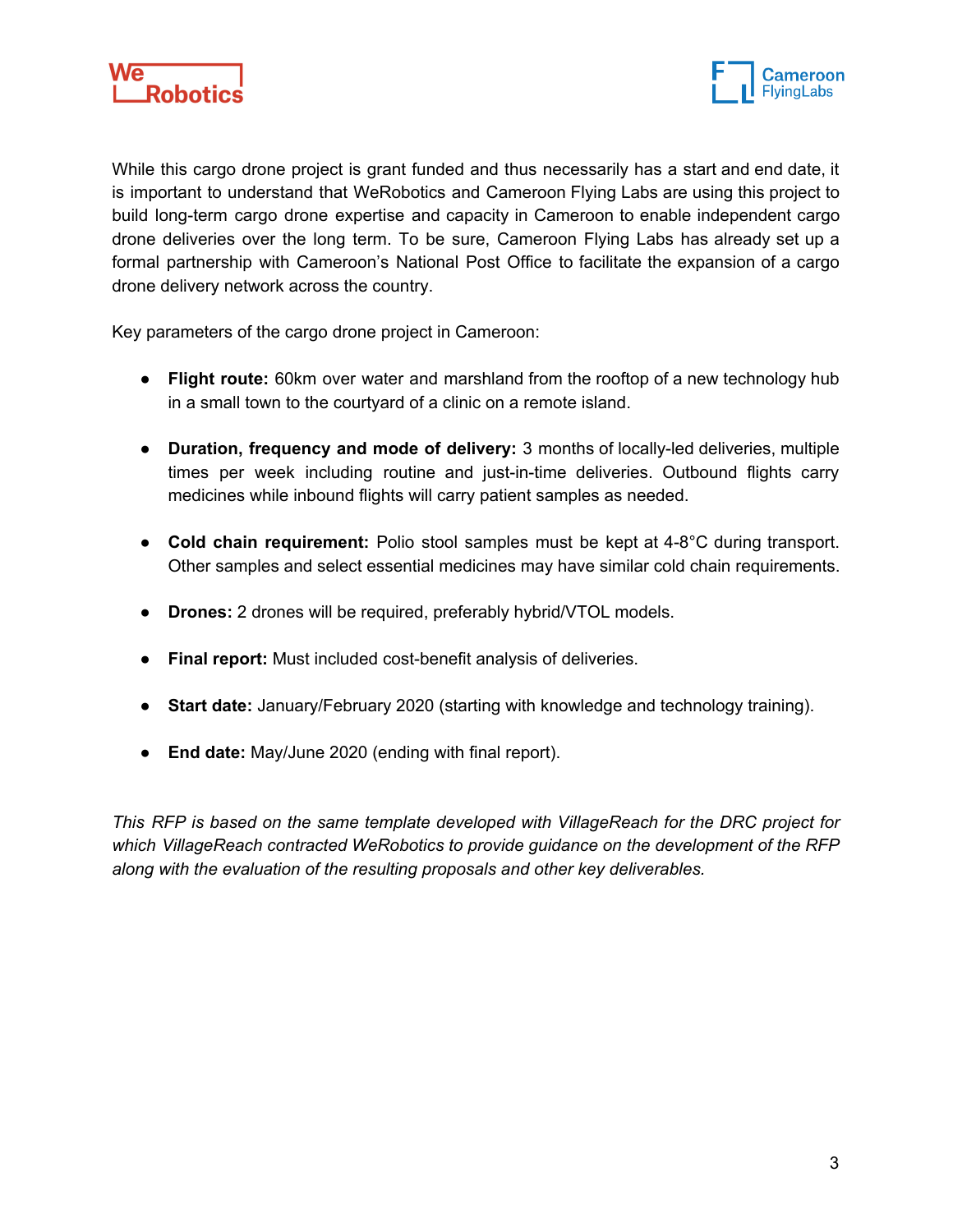



## **III. Schedule of Events**

WeRobotics will evaluate all responses to this RFP in consultation with Cameroon Flying Labs and the CDC. The current estimated timetable for the selection process is summarized below.

| <b>Milestone</b>                               | <b>Completion Date</b> |
|------------------------------------------------|------------------------|
| Release RFP publicly                           | October 15, 2019       |
| <b>RFPs submitted to WeRobotics</b>            | November 15, 2019      |
| WeRobotics selects preferred Technical Partner | December 1, 2019       |
| Contract signed by all parties                 | December 15, 2019      |

In addition to submitting an application in response to this RFP, prospective Technology Partners should submit on-board videos that show their drones covering the same distance and similar topography as described in this RFP. WeRobotics may reach out with clarifying questions regarding application materials or proposed technology. WeRobotics reserves the right to make any changes to the events and schedule at their discretion.

## **IV. RFP Questions**

Questions regarding this RFP are encouraged and should be submitted by Email to the address listed below in advance of the submission deadline. Should a prospective partner perceive any material ambiguity, conflict, discrepancy, omission, or other error in this RFP, the partner should send a question to confirm or clarify the information in question. The partner may request a meeting or conference call with WeRobotics to clarify the requirements of this RFP.

Subject header: Cameroon RFP Question Email: humans@werobotics.org

## **V. Evaluation Criteria**

All proposals will be evaluated based on standardized criteria, summarized as follows and described in further detail below: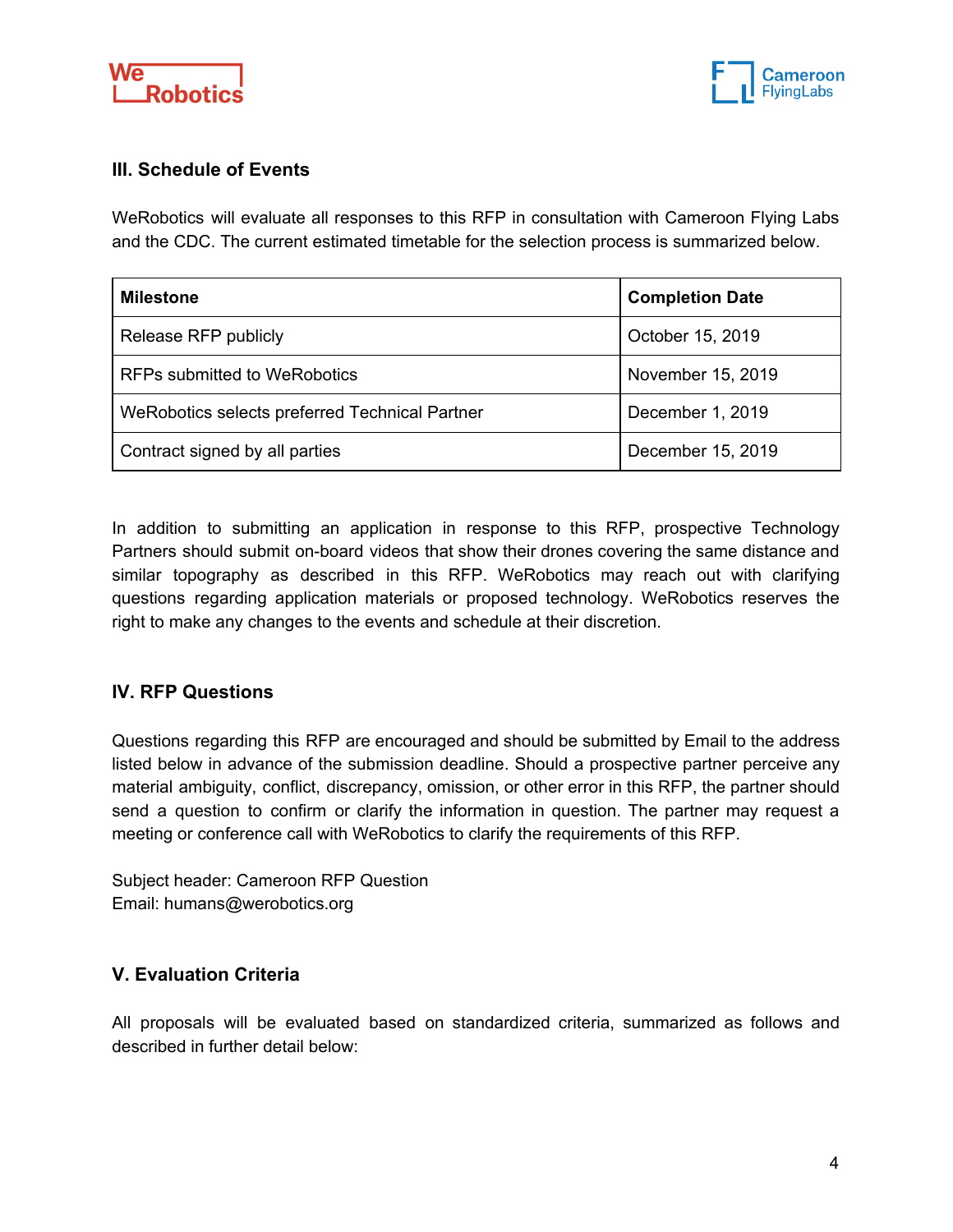



- **Values and Growth:** The Partner must share our values on The Power of Local and thus consider honesty, integrity and respect as fundamental to any working relationship. We are particularly interested in cargo drone partners who want to grow with us and the Flying Labs network over coming years. To be sure, Flying Labs are increasingly approached by Ministries of Health and international organizations in their countries to set up cargo drone projects. Technology Partners from the Global South are highly encouraged to reply to this RFP.
- **● Business Model:** The Partner's service offering must include training local experts on how to operate their technology safely and responsibly, technology transfer to local experts, and the provision of remote technical support to local experts as needed. The partner's business model should enable long-term sustainability in future phases of implementation.
- **Flexibility, Adaptation and Availability:** The partner must be willing to make adjustments to meet the project's needs. The partner must also be available to participate in the various phases of the project within the required timeframe.
- **● Platform and Flight System:** Robust, reliable, user-friendly and appropriate to the context and environment in Cameroon. Note that the cargo drone system must be affordable, locally operable and locally repairable. Please use your best judgment to determine what constitutes as being affordable. A cargo drone that costs the same as a Mercedes is unlikely to qualify as affordable.
- **● Proposed Budget:** Cost-effectiveness of budget proposed.
- **● Professionals References:** Positive assessment of previous work performance.

## **VI. Location of Services Required**

WeRobotics seeks the short-term services of a dedicated partner to provide the technology and associated services needed to conduct the delivery of patient samples from a remote health facility to on Manoka Island to a new technology hub in the town of Edea approximately 60 kilometers away. Manoka Island was selected by the World Health Organization (WHO) as a priority area for this project. The drone corridor connecting Manoka and Edea is marked on the map below. The airspace around Manoka Island is restricted given that the area is listed as a wildlife reserve. Cameroon Flying Labs has already filed the necessary paperwork with the Civil Aviation Authority to operate in Manoka.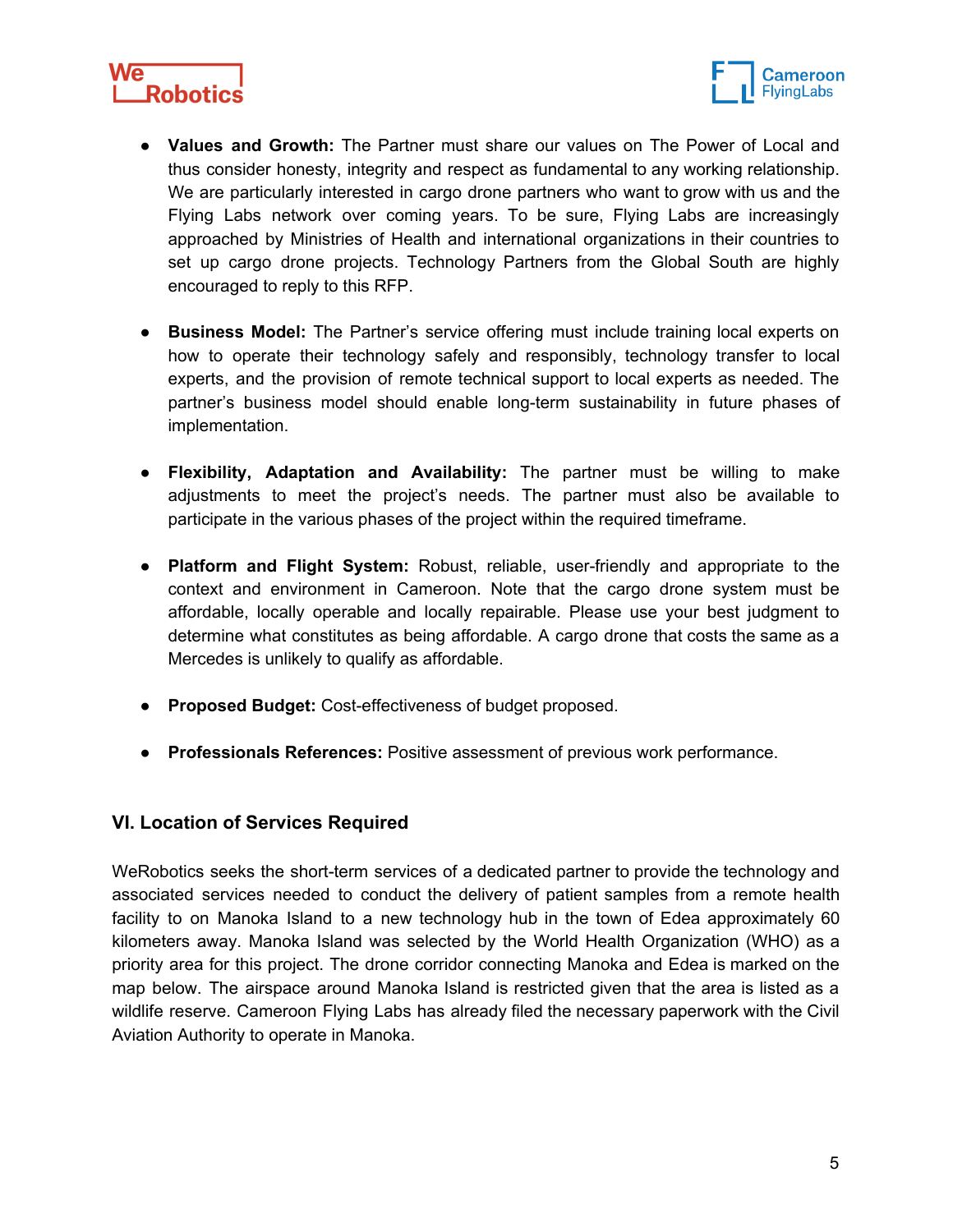





The region of Douala has a tropical climate, with the wettest months being between April and October. July is the wettest month while December the driest. Between January and May, temperatures tend to range from 24 to 33 degrees Celsius. Drone deliveries will occur when weather conditions permit, and all flights will occur during daylight in open spaces. **Wind speeds are expected to be low**. The area to be flown over is mostly ocean and flat marshlands, thus close to sea level. Electricity is available on Manoka Island and at the technology hub in Edea. In addition 3G/Internet is available in Manoka and Edea. Mobile phone network connectivity is unlikely to be available throughout the flight route between these two points. As such, the preferred partner will be able to operate using satellite navigation and will not rely solely on 2G/3G connectivity. Doula International Airport is 16+ kilometers away from the Manoka - Edea flight route.

Patients with Acute Flaccid Paralysis (AFP) may or may not have polio. Doctors at local clinics collect stool from AFP patients so that these patient samples can be tested for polio at the National Lab. As such, the samples need to be transported from local clinics to the National Lab for testing. Patient samples for polio testing need to be maintained at a controlled temperature of 4 to 8 degrees Celsius. **Annex A presents illustrative payloads.**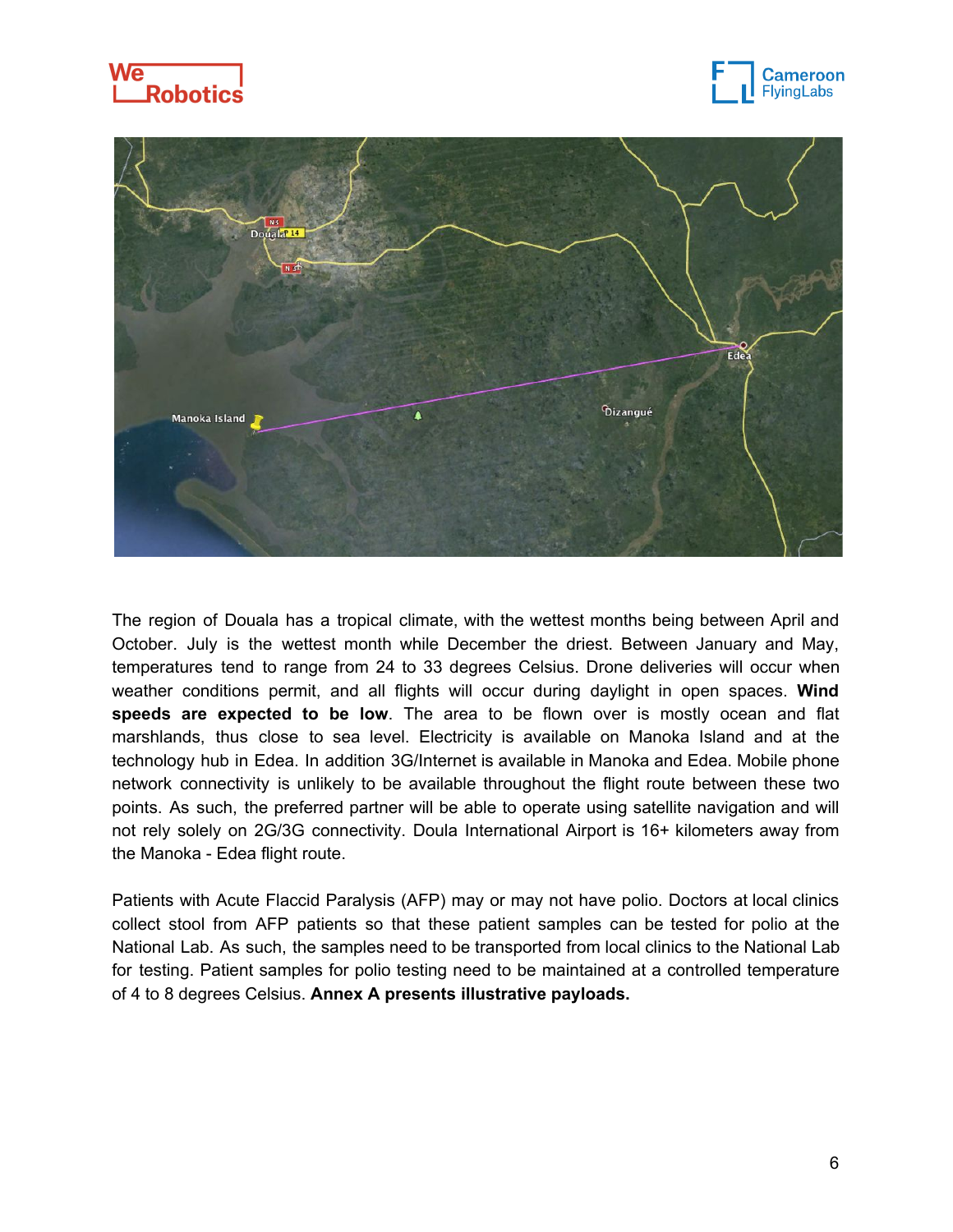



## **VII. Technical Specifications**

WeRobotics and Cameroon Flying Labs will conduct evaluations of each finalist prior to final selection of the preferred Technology Partner. WeRobotics and Cameroon Flying Labs seek cargo drones that meet or exceed the specifications below. Companies that respond to this RFP must demonstrate with appropriate data and other forms of evidence that their drone meets or exceeds these specifications.

#### *Design*

- Hybrid design (VTOL) preferred (but not required)
- Meet professional standards for reliability and minimize human and technological error

#### *Payload*

- Capable of carrying a minimum of 1kg 2kg payload
- Cargo compartment offers flexibility of weight disbursement and balance
- Cargo compartment must meet cold chain requirements (4-8 degrees Celsius) at all times during the flight operations
- Enable temperature monitoring either as part of the cargo compartment or by using external data logger inserted into cargo compartment
- Removable cargo compartment preferred (but not required)

#### *Range*

● Nonstop 60km range (aerial distance) with 1kg - 2kg payload

#### *Power*

● Rechargeable batteries preferred (but not required)

#### *Flight*

- Vertical takeoff and landing is preferred (but not required)
- Fully autonomous take-off, flight, and landing along GPS way-points is required
- $\bullet$  Boomerang feature is preferred (but not required)<sup>1</sup>

<sup>1</sup> *Coined by WeRobotics in 2016, a boomerang feature in cargo drones is a one-tap return home function post cargo delivery. Boomerang-enabled cargo drones are able to land at the delivery location, have their* cargos and batteries swamped, and then with a simple tap on a tablet at the delivery location are able to *return autonomously to their departure point. Boomerang features include pre-flight checklists.*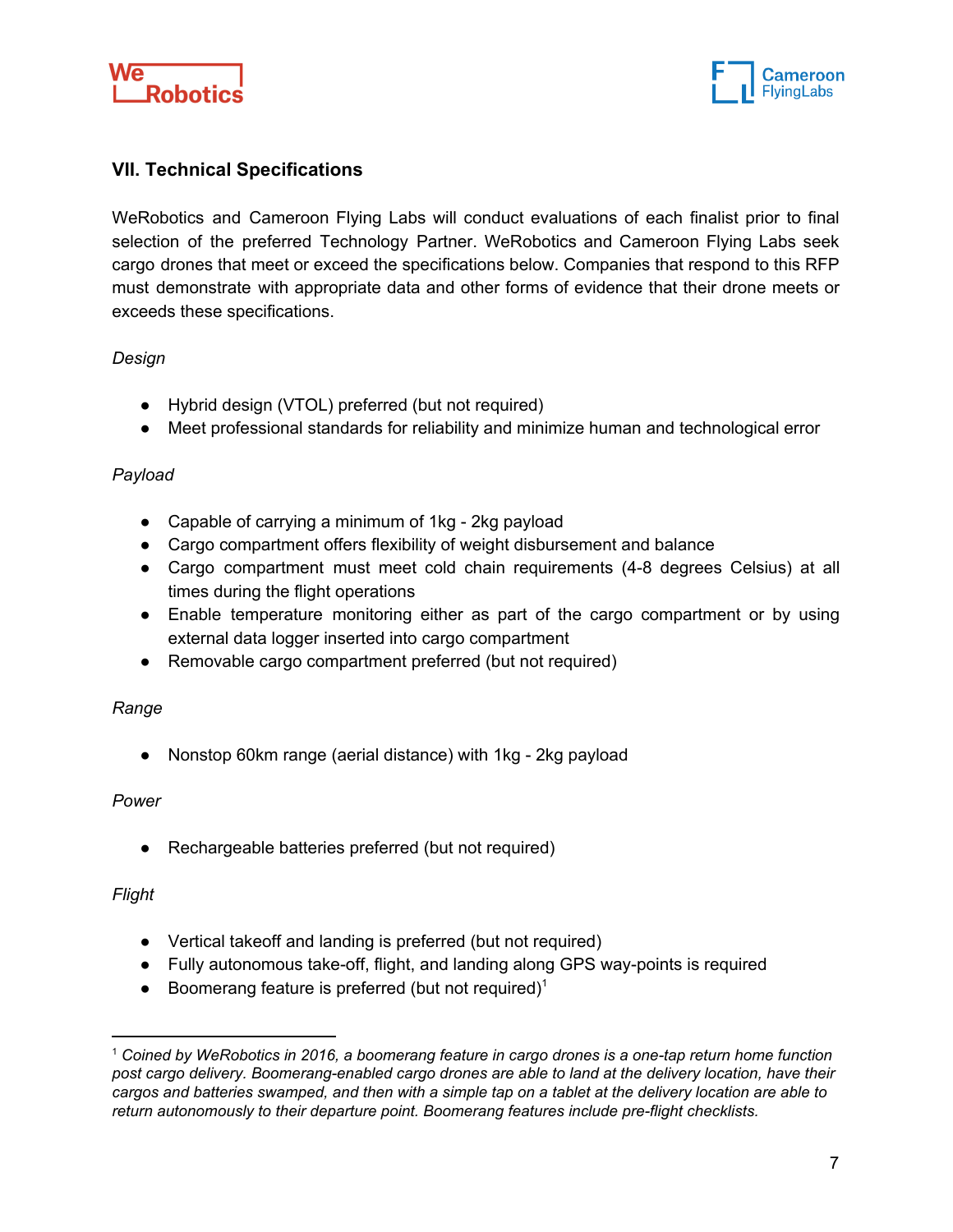



- Route selection, pre-flight checks, dispatch, flight monitoring, and troubleshooting must be available through a logical user interface on a laptop,tablet or phone device
- Automatic collision avoidance function for fixed obstacles is preferred (but not required)
- Reliable Fail-safe functions that avoid high speed impact to the ground are required

#### *Climate*

● Robust for general environmental conditions, including ability to fly in reasonable weather conditions (for example, winds of 5 m/s and slight rain)

## **VIII. Specific Roles and Responsibilities**

*The selected Technology Partner will provide necessary documentation and information as requested by WeRobotics.*

- 1. Participate in the review of standard operating procedures around flight safety, payload delivery, and any document required for successful implementation of the deliveries.
- 2. Provide WeRobotics with a risk analysis of the system in the context of the project, including identification of the critical failure modes of the aircraft, mitigations implemented and detailed emergency procedures as part of the standard operating procedures.
- 3. Provide WeRobotics with any customs documentation needed for Cameroon Flying Labs to obtain permission to obtain permission to import the drones
- 4. Provide WeRobotics with any documentation of the technology needed for Cameroon Flying Labs to secure permission to fly the drones in-country
- 5. Provide photographs, videos and/or other collateral materials for use in educational materials about drones for community outreach
- 6. Provide sharable cost information including leasing costs and operational costs

*Conduct trainings and handover to Cameroon Flying Labs in January or February 2020.*

1. Meet with relevant authorities from the Cameroonian Ministry of Health, Civil Aviation Authority and other partners as requested.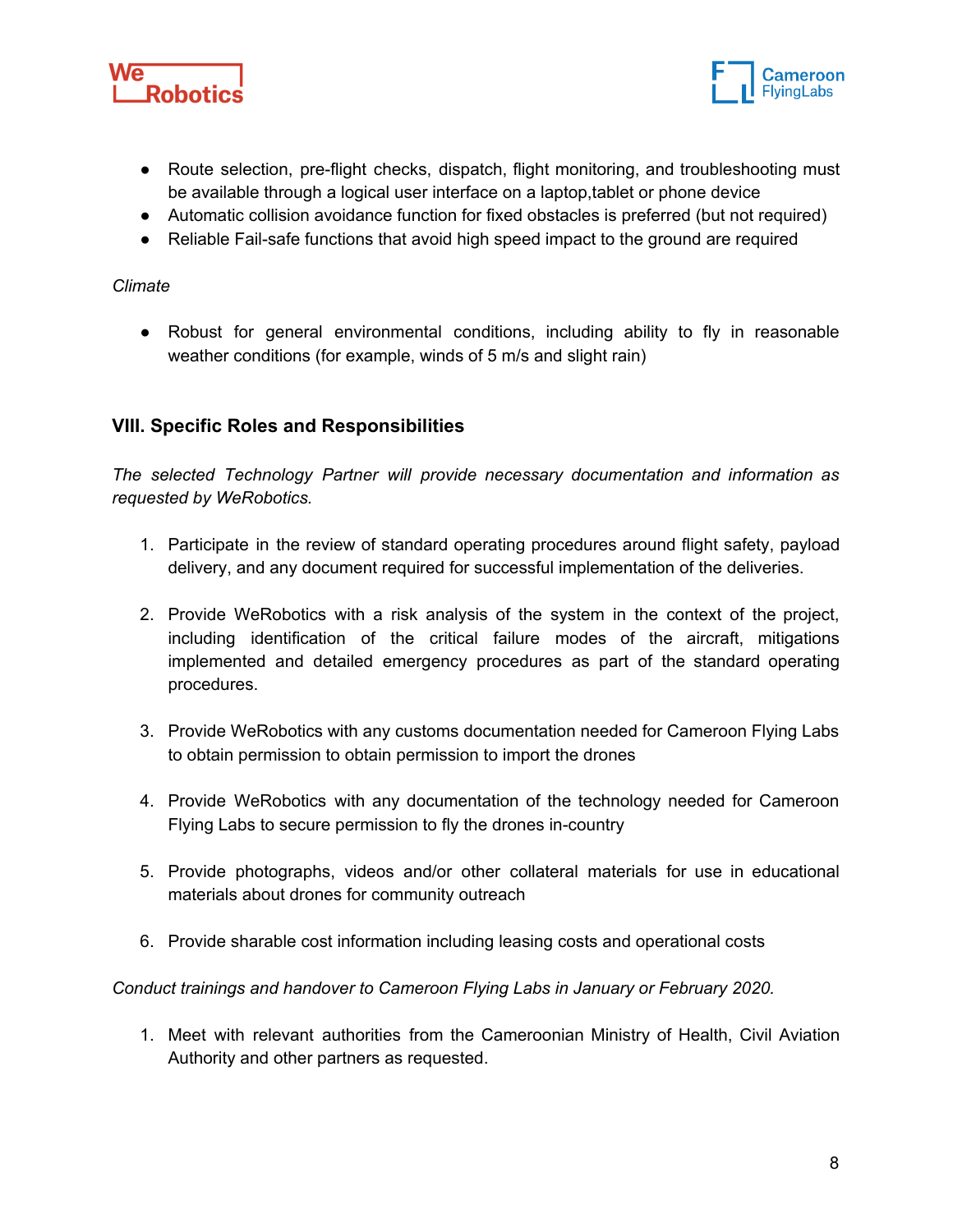



2. Provide hands-on professional training and technology transfer to Cameroon Flying Labs in partnership with WeRobotics. The Technology Partner will focus on the technical side of how to operate their cargo drones safely and effectively while WeRobotics will provide professional training on best practices and lessons learned in medical cargo drone operations. This combined training will take approximately 1 week in total and will be followed by 1 week of setup and co-deliveries in partnership with Cameroon Flying Labs.

During this second week, the Technology Partner will set up the delivery route with Cameroon Flying Labs and complete at least 20 deliveries with Cameroon Flying Labs. During this time, the Technology Partner will be responsible for conducting any required repairs onsite.

- 3. Cameroon Flying Labs will then takeover cargo drone deliveries from week 3 onwards through to week 14 (making a total of 3 months of live deliveries). During this time, the Technology Partner will provide remote technical support to Cameroon Flying Labs as needed while keeping WeRobotics fully informed. This includes providing the Flying Labs with any required technical support regarding maintenance and repairs.
- 4. Provide all data and metrics mutually agreed upon for analysis, which is expected to include performance and telemetry data (duration of each flight, distance travelled, speed of flight, battery voltage at launch and landing, operational flight range, safety data, temperature logs, etc.).

## **IX. Proposal Submission Instructions**

A prospective partner should prepare any offer simply and economically, providing a straightforward, concise picture of that partner's ability to satisfy the requirements of the RFP. Expenses incurred in the preparation of the partner's Information in response to this RFP are the partner's sole responsibility. Interested partners are requested to submit an application, which includes a description of how the applicant will adhere to the above, as well as provide:

- Drone manufacturer (legal name, address, contact, and any certifications)
- Proposed drone type, model and total cost
- Physical dimensions of the drone and the cargo box
- Pictures, design, and dimensions (including drawings) of the drone, cargo box and cold chain solution
- Cargo compartment weight and volume capacity, maximum distance, and key metrics of performance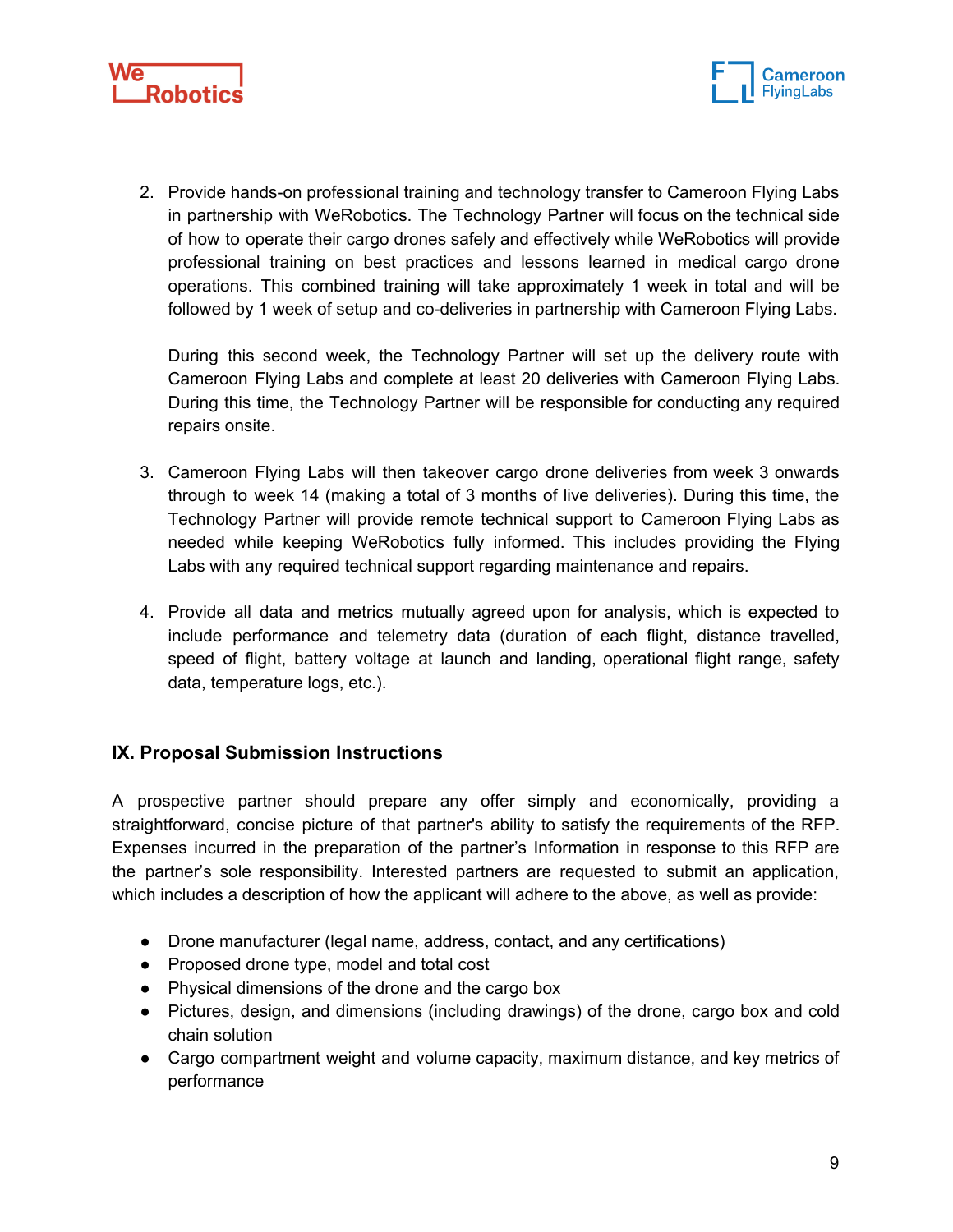



- Plan to achieve a distance of 60 km minimum to a remote island in Cameroon
- Number and type of batteries or amount of fuel required for the distance proposed
- List of other equipment needed for flight operations in addition to the drone
- Weight of drone in-flight, including batteries
- Required distance for take-off and landing, as well as mechanism for take-off and landing
- Software used and data transmission from the flight system
- Flight safety mechanisms (including fail-safe functions that avoid high-speed impact to the ground)
- History of past work and references
- Key personnel to be assigned to this project and their CVs or qualifications
- Itemized budget for the work proposed, including 1 return trip to Cameroon of approximately 15 days along with appropriate remote technical support. [Please](https://blog.werobotics.org/wp-content/uploads/2019/10/RFP-Cameroon-Cargo-Drone-Project-RFP-Budget.xlsx) use this budget [template](https://blog.werobotics.org/wp-content/uploads/2019/10/RFP-Cameroon-Cargo-Drone-Project-RFP-Budget.xlsx) (Excel file).
- Any other information that responds to the requirements outlined in this RFP

Each prospective partner shall include a statement in the documentation that the entire document (including scope and prices) contained therein are firm for not less than three months from the date of the quotation. All submissions will be accepted electronically in advance of the date listed in the schedule of events at the following address:

Subject: Cameroon RFP Application Email: humans@werobotics.org

## **X. General Conditions**

This RFP is not an offer to contract. The issuing of this RFP does not commit WeRobotics to award a contract to any partner, even if all requirements stated in this RFP are met, and will not limit our right to negotiate in our best interest. This RFP will be made publicly available and also sent to multiple prospective partners. WeRobotics reserves the right to enter into separate contracts with multiple partners if it desires to do so. Partners shall not be responsible or liable in any manner for any risks, costs, or expenses incurred by any prospective partner in responding to this RFP, including but not limited to the selected partner(s).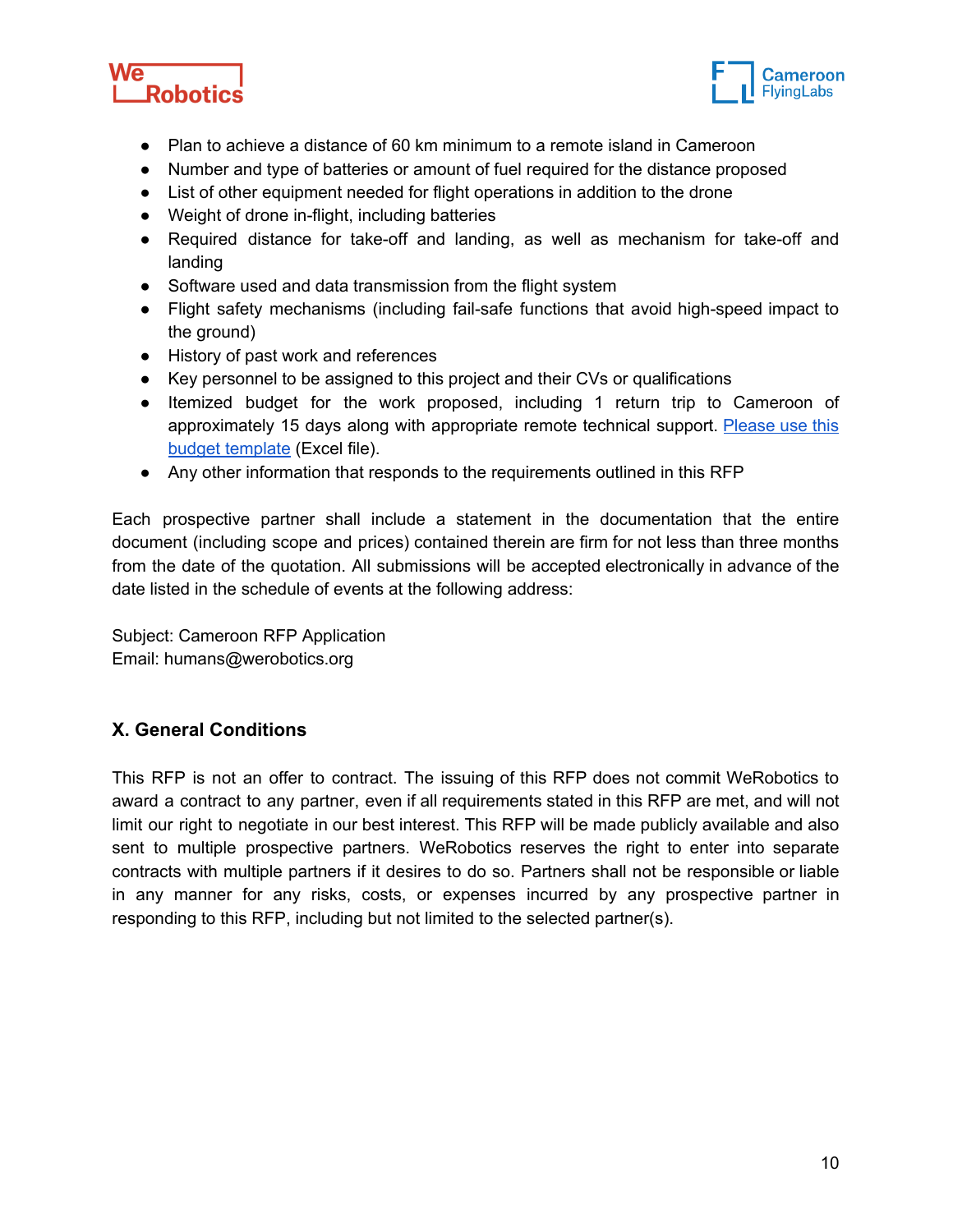



## **XI. Right of Rejection**

WeRobotics reserves the absolute right to reject any and all offers for any reason or for no reason whatsoever. We reserve the right to reject any response either completely or in any part. Without limiting the generality of the foregoing, WeRobotics may reject any offer which fails to

follow the RFP Information outline, which is submitted on forms that contain printed terms of stipulations, which is conditional, qualified or incomplete in any manner or which contains any irregularities of any kind.

## **XII. Right of Modification or Withdrawal**

WeRobotics reserves the absolute right to withdraw this RFP at any time or to modify this RFP by one or more addenda issued through the same methods as the original RFP release to whom WeRobotics issued this RFP. WeRobotics shall incur no liability whatsoever to prospective partners by reason of such withdrawal or modifications. We reserve the right at any time to discontinue the RFP process, and enter into discussions and/or negotiations with any one partner if such action is in our best interest. WeRobotics reserves the right to modify any estimated requirements prior to signing the Agreements with the selected partner(s). No prospective partner shall have a claim on WeRobotics in the event any estimated requirements are modified for whatever reason. Any quantities of equipment or other information referenced herein are estimates and do not constitute a commitment.

## **XIII. Confidentiality of Proposals**

WeRobotics routinely handles all information submitted in response to an RFP with care, uses it only for evaluation purposes, and restricts access to a minimum number of persons. WeRobotics assumes no obligation and shall incur no liability regarding confidentiality of all or any portion of a quotation or any other material submitted in response to this RFP unless WeRobotics has expressly agreed in writing to protect specifically identified information. In the RFP Response, the responses must be clearly stated. The evaluation team will not search for answers and explanations.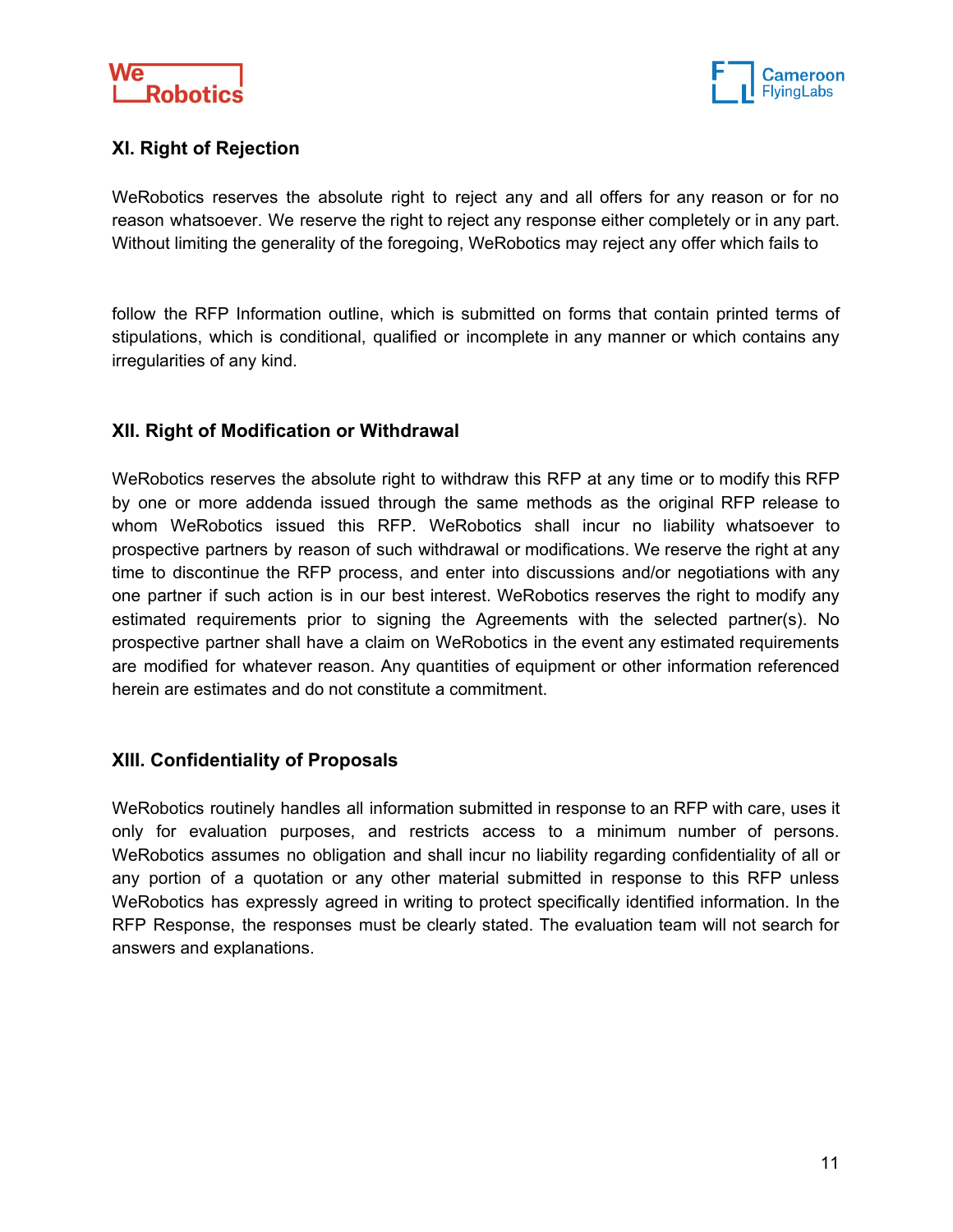



## **XIV. Prerequisites for Doing Business**

All partners responding to this RFP must understand and accept the following WeRobotics requirements. Any partner entering into a business partnership with WeRobotics must:

- Be stable and financially healthy
- Be ethical and have a demonstrated track-record of integrity and transparency
- Have adequate personnel to provide responsive service and quality maintenance and support
- Provide adequate warranties or other legal recourse upon product or service failure
- Partner payment will be linked to performance according to achievement of project milestones.